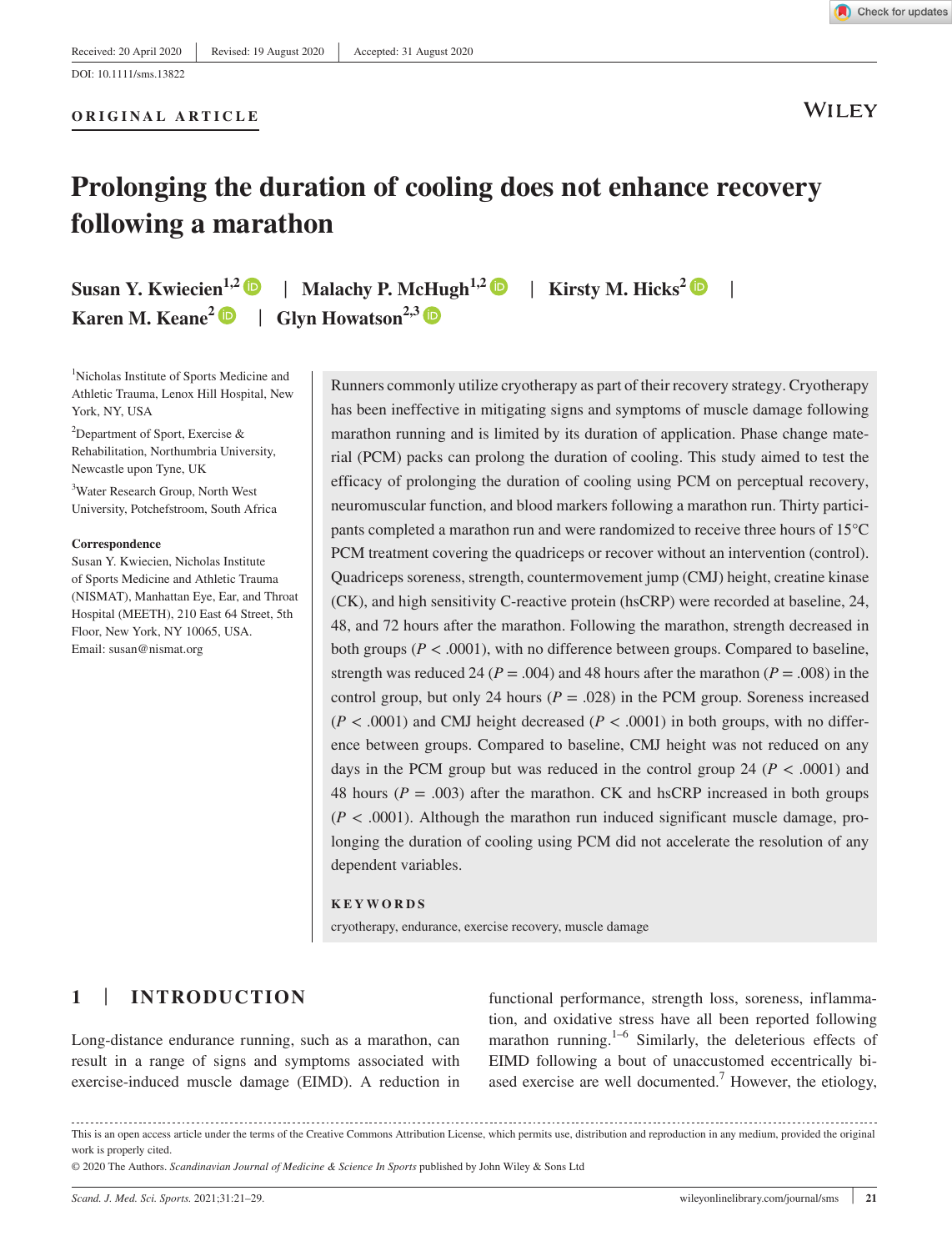temporal sequence of events, extent of muscle fiber damage, and magnitude of the inflammatory response are different following marathon running versus eccentric exercise. $8.9$  For example, following eccentric exercise, full recovery normally occurs within two to seven days.10 In contrast, even the most elite, experienced, and well-trained runners are not spared from the symptoms of  $EIMD$ .<sup>5</sup> Following a marathon run, muscle, cardiac, and inflammatory markers have been reported to remain elevated at day eight $<sup>1</sup>$  and the repair of focal</sup> muscle fiber damage has been reported to take up to eight weeks. $^{11}$  Ultimately, timely recovery from the symptoms associated with EIMD is critical.

Marathon runners have opted for a range of recovery strategies to mitigate their symptoms after training and competitive runs in an attempt to accelerate the regenerative process. Some popular strategies include cryotherapy,  $12$ compression, $^{13}$  and nutritional interventions.<sup>14,15</sup> However, few of these studies have successfully implemented a recovery intervention to ameliorate strength  $\cos^{15}$  or sore $ness<sup>13</sup>$  following marathon running. Nevertheless, one of the most popular cryotherapy modalities among athletes is cold water immersion (CWI). Previously, Ihsan et  $al<sup>16</sup>$  and Leeder et al<sup>17</sup> both concluded that CWI is more effective in alleviating symptoms of EIMD following exercise with a high metabolic cost, such as endurance, high intensity, or team sport exercise, than following isolated eccentric exercise. Furthermore, in their review, White and Wells proposed that CWI was especially beneficial for recovery from metabolically stressful exercise because of its ability to restore cardiovascular function. Thus, the efficacy of CWI for attenuating the effects associated with EIMD may be dependent on the exercise mode.

Endurance type protocols characteristically result in a greater level of systemic hyperthermia and an elevated thermal load compared with isolated resistance exercise. For this reason, it is unlikely that CWI would sufficiently reduce body temperature for long enough to diminish the extensive secondary phase of muscle damage that occurs following a marathon. Indeed, it seems counterintuitive to expect a recovery intervention, administered for on average 12.6 minutes at a mean temperature of  $13^{\circ}C$ ,<sup>18</sup> to have any considerable influence on the mechanisms that occur following a marathon run lasting anywhere over two hours. Prolonging the duration of tissue cooling has previously been suggested as a critical component in reducing the secondary muscle damage response $19,20$  and mitigating the overall extent of tissue damage.<sup>21–24</sup>

A longer duration of cooling can be achieved by utilizing phase change material (PCM) packs that freeze at 15°C. The influence of three hours of PCM cooling on muscle temperature, core temperature, and the cardiovascular response has recently been established and compared with a temperature matched CWI protocol.<sup>25</sup> In the aforementioned study,

both PCM and CWI reduced superficial and deep muscle temperature, core temperature, and modulated sympathetic tone to the same magnitude in rested individuals. However, this effect only lasted for the 15-minute duration of CWI while it was maintained throughout the entire 3-hour duration of PCM cooling. The influence of prolonged PCM cooling on acute physiological recovery has also been established following isolated eccentric quadriceps exercise<sup>26,27</sup> and following soccer match play.<sup>28,29</sup> Given that EIMD is a multifaceted process, an intervention strategy capable of treating the symptoms of EIMD after they manifest following eccentric exercise may not be as effective following endurance exercise. Therefore, it remains unknown whether prolonging the duration of cryotherapy will accelerate recovery following a marathon run. Thus, this study aimed to investigate the effects of prolonged PCM cooling on the recovery of strength, soreness, functional performance, and blood markers of muscle damage (creatine kinase; CK) an index of inflammation (high sensitivity C-reactive protein; hsCRP) following the completion of a marathon run. It was hypothesized that, due to the prolonged dose of cooling, PCM would successfully accelerate recovery of the signs and symptoms associated with EIMD resulting from a marathon run.

### **2** | **METHODS**

#### **2.1** | **Participants**

A power calculation was conducted based on the available literature on marathon running to determine an adequate sample size for this study. Estimates were made of the expected change and the inter-subject variation in change for each marker of muscle damage.<sup>2,6,15</sup> Assuming that the control group would have the expected responses, estimates were made on how much lower that response would need to be in the PCM treatment group. Thus, it was estimated that there would be 80% power to detect a 10% difference in strength loss between treatments (SD: 8.0%, based on % change from baseline data for muscle damage) at an alpha level of 0.05 using a one-sided t test with a total of 15 participants per group. As a result, thirty healthy volunteers, 11 males and 19 females, participated in the study (mean  $\pm$  SD; age, 34  $\pm$  8 years; height, 169.4  $\pm$  10.7 cm; body mass,  $68.1 \pm 12.9$  kg). Participants were runners with varying degrees of marathon experience (number of previous marathons:  $5 \pm 6$ ) whose expected completion times were  $4:10 \pm 0:42$  hours. Female participants verbally confirmed that they were premenopausal. All participants were non-smokers with no history of recent illness or other diseases and were free from lower extremity injury within the past 6 months. In the five days prior to the run, and for the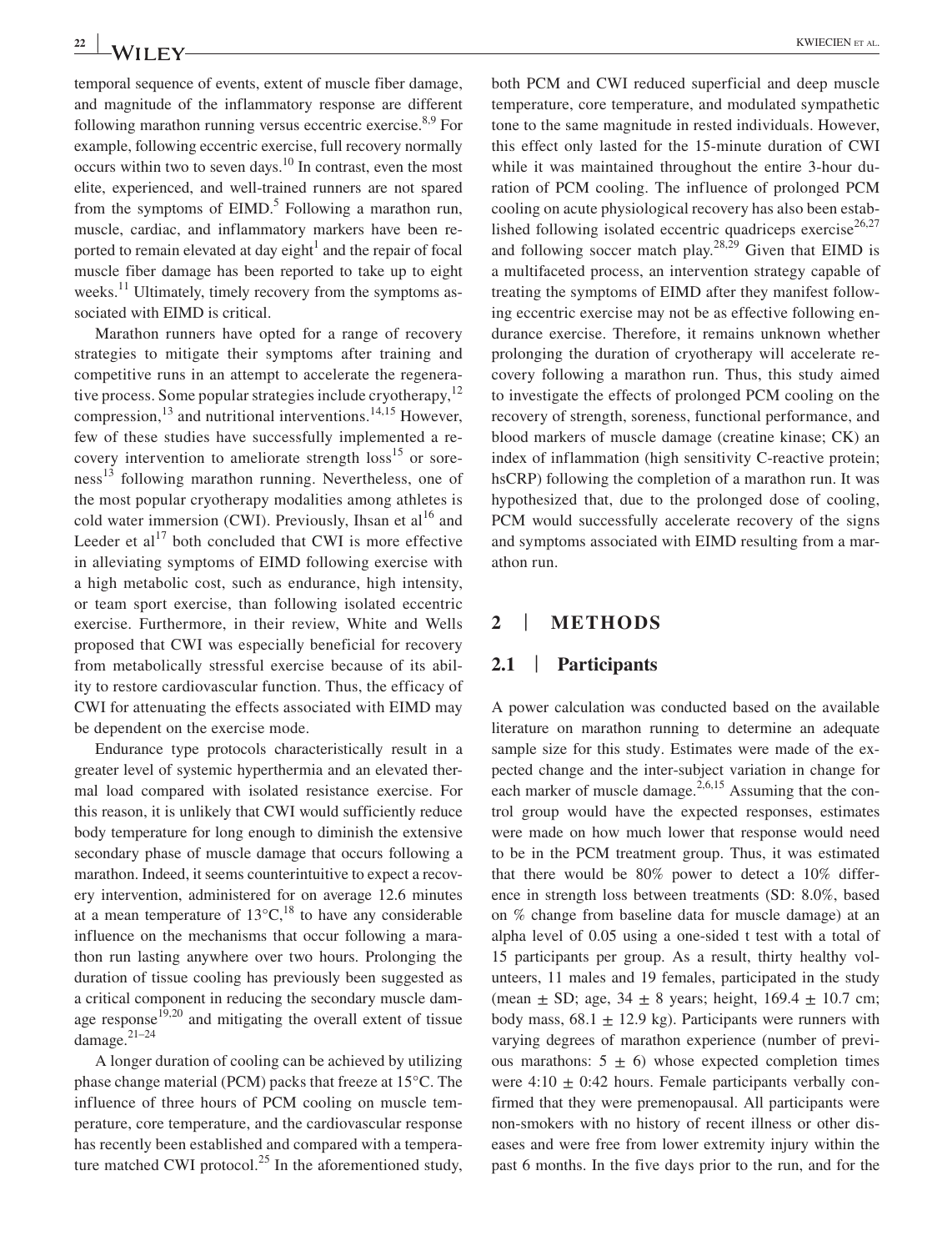duration of the study, participants were instructed to refrain from taking NSAIDS, nutritional supplements, pharmacological interventions, therapeutic interventions, and strenuous exercise unrelated to the present study. Prior to participation, volunteers were informed of the procedures and provided written, informed consent. The institutional research ethics committee, in line with the Declaration of Helsinki, approved all procedures.

# **2.2** | **Experimental design**

Participants reported to the research laboratory for a total of four days. On the first day of data collection (baseline testing) participants were equally and randomly assigned in a pseudorandomized fashion to either a control  $(n = 15)$ or PCM treatment  $(n = 15)$  group based upon their predicted finish time. Participants were paired and equally assigned to either group based upon both predicted finish time and sex in a pseudorandomized fashion, in an attempt to account for possible sex differences in response to marathon running. Participants were then familiarized with all of the testing procedures prior to baseline data collection of all dependent variables. Measurements of all outcome variables were also recorded 24, 48, and 72 hours after the marathon following completion of the marathon run. All data were collected in the same order, by the same investigator, using the same data collection instruments, and occurred at the same time of day at all time points, regardless of the location of the marathon run. Participants were recruited across a large pool of competitive marathons consisting of road routes with similar terrains. The courses were 38%-43% downhill and 37%-41% uphill, with a total elevation of  $894.5 \pm 281.4$  feet. The following marathons were completed by study participants: New York City ( $n = 26$ ), Philadelphia ( $n = 1$ ), Brooklyn  $(n = 1)$ , London  $(n = 1)$ , and Cape Cod  $(n = 1)$ . The environmental conditions on the day of each race were similar  $(11.6 \pm 2.3^{\circ}C)$ , and no marathon was completed while it was precipitating or under "hot and/or humid" weather. Participants ran at a self-selected pace and were allowed to consume fluids, electrolytes and/or food ad libitum during the marathon but were asked to avoid consuming any supplements containing BCAAs, protein, antioxidants, or caffeine. Participants in the control group were specifically advised to refrain from utilizing any recovery modality for the duration of the study. Additionally, participants in both groups were instructed to refrain from showering until at least 4 hours following completion of the race. This was to ensure that participants assigned to the treatment group did not enhance their muscular rewarming by showering immediately following 3 hours of PCM application. Thus, a 1-hour buffer period was be added for a total of 4 hours.

# **2.3** | **Blood sampling and analysis**

Capillary blood was drawn by way of a finger prick. Blood samples were always performed prior to any activity being initiated by the participants. The fingertip was cleaned with 95% ethanol before an automatic lancet device was used to puncture the skin to draw capillary blood. The first drop of blood was removed to prevent possible contamination. A 30 μL sample of capillary blood was obtained using a 30-μL pipette (Microsafe Tubule, Safe-Tec Clinical Products, Pennsylvania, USA) for the enzymatic measurement of CK concentration. The sample was then immediately analyzed (Reflotron® Plus System, Roche Diagnostics, Basel, Switzerland) using a CK test strip (Reflotron CK, Roche Diagnostics, Mannheim, Germany). A 10 μL sample was obtained in a 10 μL pipette for the immune-chromatographic assay of hsCRP (Nano-Checker 710, Nano-Ditech Corporation, Cranbury, NJ, USA) using a hsCRP test strip (Nano-Check hsCRP, Nano-Ditech Corporation, Cranbury, NJ, USA) and following the manufacturer's guidelines. A reliability trial conducted before data collection revealed that the inter-day coefficient of variation (CV) for analysis of CK was 7.9%. The intra-sample CV is 15% for hsCRP (Nano-Ditech Corporation, Cranbury, NJ, USA), and a reliability trial conducted before data collection revealed that the interday CV for analysis of hsCRP was 17.7%.

# **2.4** | **Soreness assessment**

Soreness in the lower limbs was assessed by having participants perform a two-legged full body squat to 90° knee flexion and verbally report the discomfort level for each leg using a 0 to 10-point visual analogue scale (VAS;  $0 =$  no discomfort,  $10 =$  too painful to squat to 90 $^{\circ}$ ).

## **2.5** | **Countermovement jump**

Countermovement jumps were performed using the Optojump optoelectric system (Bolzano, Italy). A reliability trial conducted before data collection revealed that the inter-day CV for this protocol was 3.6%. Prior to data collection, participants were given an unlimited number of practice jumps to be performed at  $~50\%$ maximal effort, until their jumping technique was performed correctly according to the following instructions. Participants started the movement upright with their feet shoulder width apart and their hands fixed to their hips and, when prompted by a verbal cue, rapidly descended into a self-selected squat position and jumped vertically with maximum force. Participants were instructed to maintain no bend in their knees at the peak of the jump. If a participant bent their knees at the peak of the jump, the jump did not count toward a maximal effort. Participants were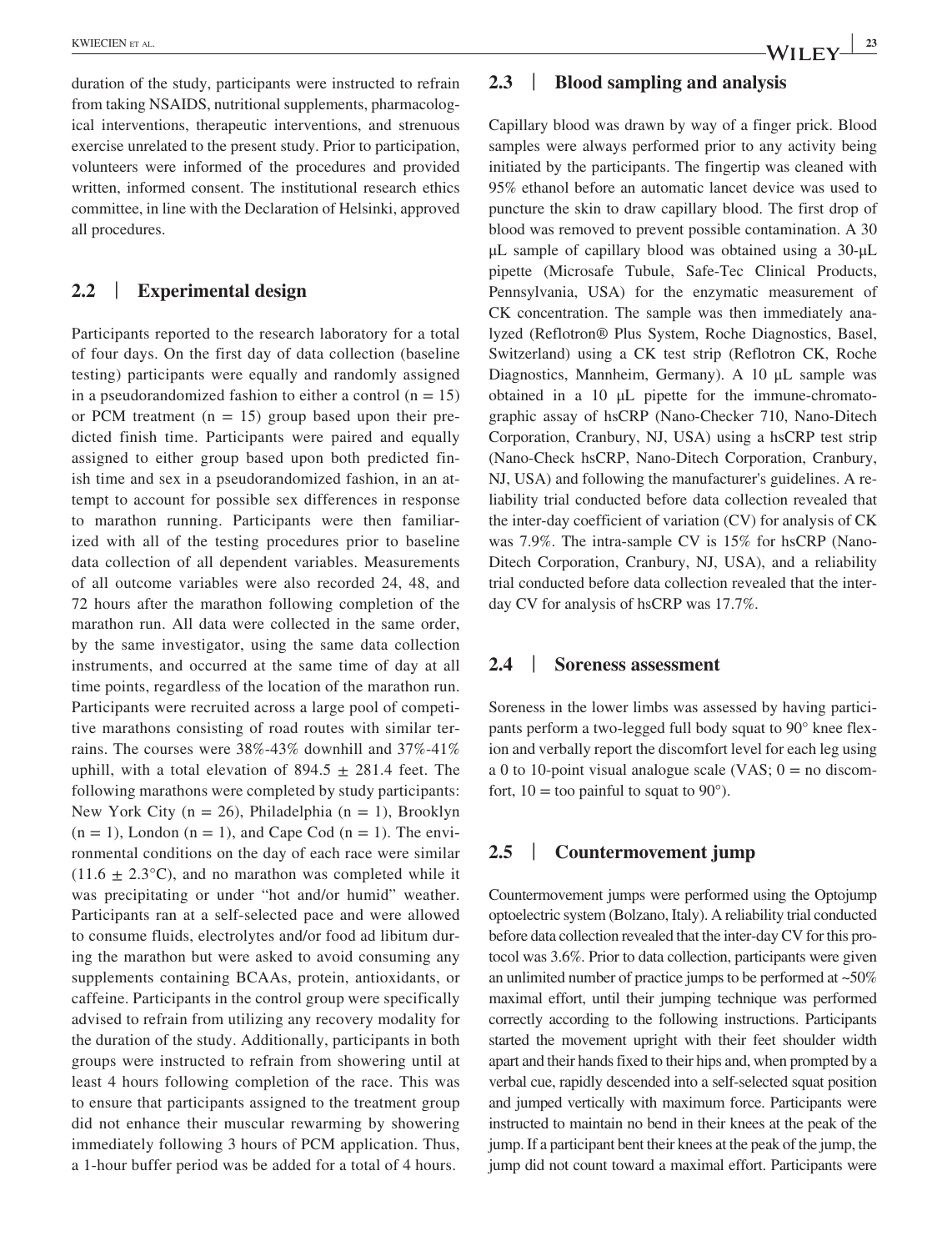also instructed to land in the same position as take off and keep their hands on their hips for the full movement to minimize any influence of arm swing on performance. Once the participant's technique was correct, participants performed three maximal efforts, separated by approximately 60 seconds of standing recovery; the mean of the three jumps was used for analysis. CMJs were performed prior to strength testing.

# **2.6** | **Strength assessment**

Maximum isometric voluntary contraction (MIVC) of the knee extensors was measured on a dynamometer (Biodex System 3, Shirley, NY, USA). Participants were seated with the trunk at 90° of flexion, and the knee at 80° flexion. The lateral femoral condyle was aligned to the center of rotation of the dynamometer. Participants performed one practice submaximal isometric contraction followed by two MIVCs, held for 5 seconds each with 15 seconds rest between each contraction. Participants were given strong, standardized verbal encouragement for the duration of each contraction. The average of the two peak torques was recorded. Knee extensor MIVC testing was performed on the right and left leg in a randomized sequence. Peak torque values for both legs were averaged. Strength over 72 hours after the marathon is expressed as a percentage of baseline strength.

# **2.7** | **Phase change material cooling intervention**

During baseline testing, participants were fitted with appropriately sized generic athletic shorts (Eastbay brand), into which four PCM packs (Glacier Tek USDA BioPreferred PureTemp PCM, Plymouth, MN, USA) "frozen" at 15°C were applied directly onto the skin over the quadriceps of both legs, two packs per leg. Based on our previous studies (three-<sup>25</sup> and six-hour duration of PCM application<sup>26,27</sup>), it was established that the participants would wear the PCM over the quadriceps of both legs for a total of three hours to have a balance between efficacy and practicality of the treatment. Participants receiving three-hour PCM treatment began the intervention within 1:20  $\pm$  0:34 hours of finishing the marathon. Participants were allowed to continue with activities of daily living while wearing the PCM. After three hours of treatment, the PCM was removed. Participants in the control group did not receive any form of intervention.

### **2.8** | **Statistical analysis**

The effect of PCM cooling or control on strength loss, soreness, CMJ height, CK, and hsCRP over the 72 hours following the marathon was assessed using  $2 \times 4$  treatment by time mixed-model ANOVA. The two levels for the treatment factor were PCM cooling and control. The four levels for the time factor were baseline, 24, 48, and 72 hours after the marathon after the marathon. Absolute change of strength and CMJ height were reported as percent change from baseline in order to account for inter-individual variability. Absolute baseline values were compared between treatment groups using independent t test.

Cohen's d effect sizes (ES) were calculated to estimate the magnitude of the treatment effects, with the magnitude of effects considered either small (0.20-0.49), medium  $(0.50-0.79)$ , and large  $(>0.80)$ .<sup>30</sup> Normality of distribution for all data sets was examined using the Shapiro-Wilk test and where necessary data were logged transformed to establish a normal distribution (CK and hsCRP were log-transformed). Mauchly's test of sphericity was used to assess assumptions of sphericity and, where necessary, Greenhouse-Geisser corrections were applied. Where significant differences between treatments at any particular time interval were present, post-hoc comparisons were used to identify differences between treatments in response to the marathon. Baseline values were examined for differences between treatment groups using independent *t* tests. Additionally, Pearson product-moment correlation coefficients were used to assess the relationship between soreness and number of previous marathons. Statistical analyses were performed using SPSS v.21 (IBM, Armonk, NY, USA). Mean  $\pm$  SD are reported in the subsequent sections and throughout the tables and figures. A *P*-value of less than 0.05 was considered statistically significant.

#### **3** | **RESULTS**

A summary of participant characteristics and marathon completion times is presented in Table 1.

# **3.1** | **Blood markers**

At baseline, CK values were not different between groups  $(P = .224;$  PCM treatment: 119.0  $\pm$  71.0 U·L<sup>-1</sup>, control:  $169.2 \pm 139.0 \text{ U} \cdot \text{L}^{-1}$ ). At baseline, hsCRP values were not different between groups ( $P = .267$ ; PCM treatment:  $1.03 \pm 0.82$  μg/mL, control:  $0.77 \pm 0.34$  μg/mL). Following the marathon, CK and hsCRP increased over time in both groups, with no difference between groups (Table 2).

#### **3.2** | **Soreness**

At baseline, soreness values were not different between groups  $(P = .254;$  PCM treatment:  $0.2 \pm 0.8$ , control:  $0.0 \pm 0.0$ ,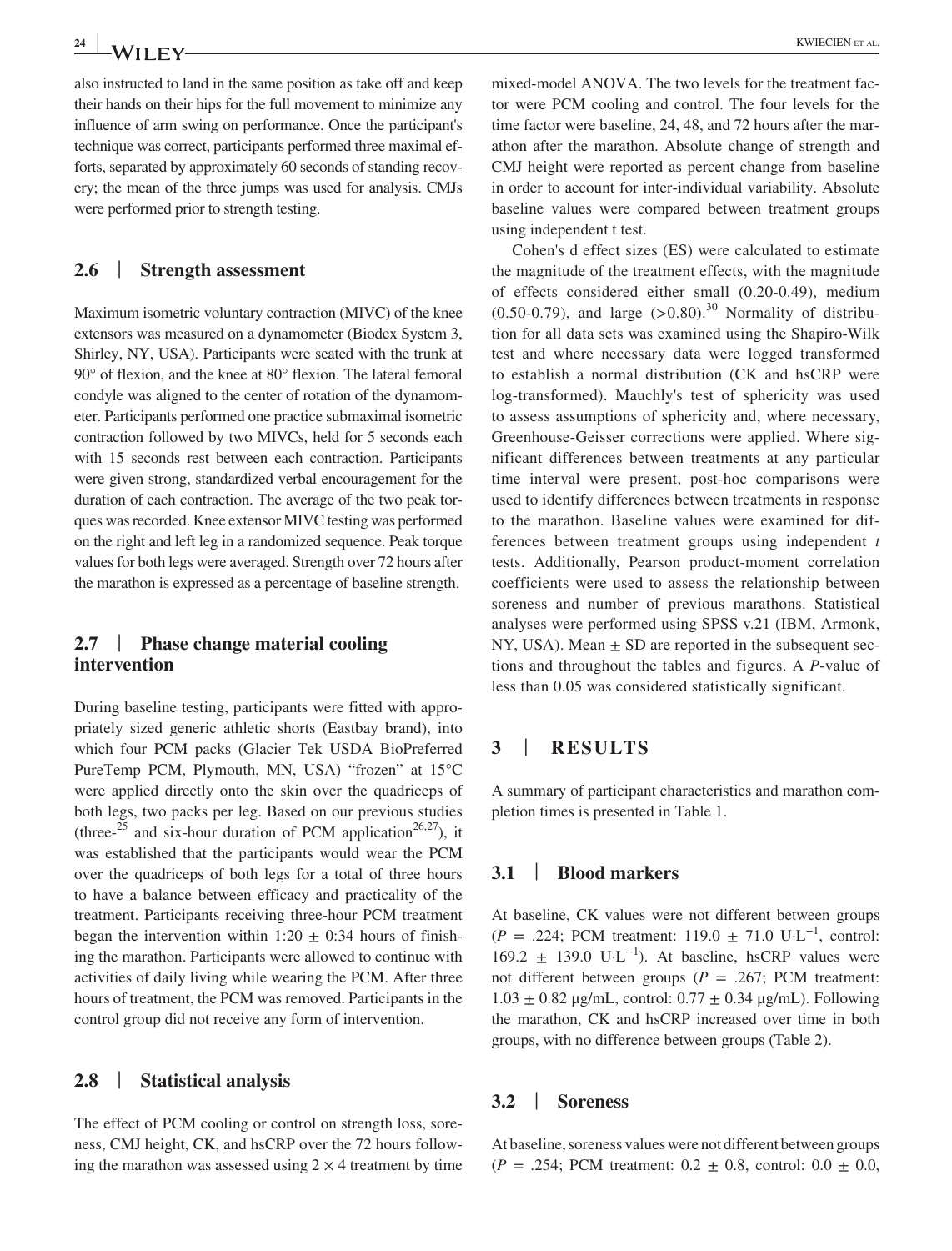**TABLE 1** Participant characteristics and marathon completion times

| <b>Treatment</b>          | $\mathbf n$ | Age<br>(years) | Height (cm)     | Weight<br>(kg)  | # Previous<br>marathons | <b>Expected finish</b><br>time | <b>Actual</b><br>finish time |
|---------------------------|-------------|----------------|-----------------|-----------------|-------------------------|--------------------------------|------------------------------|
| <b>PCM</b>                | 15          | $36 + 8$       | $170.9 + 10.0$  | $67.1 + 11.5$   | $3 + 6$                 | $4:21 \pm 0:42$                | $4:23 + 0:53$                |
| Female                    | 9           | $35 + 9$       | $164.6 \pm 6.7$ | $60.5 \pm 6.7$  | $4 + 6$                 | $4:16 \pm 0:43$                | $4:29 \pm 0:51$              |
| Male                      | 6           | $37 + 8$       | $180.3 \pm 5.8$ | $77.1 \pm 10.1$ | $10 + 7$                | $3:34 \pm 0:22$                | $3:40 + 0:20$                |
| <b>Control</b>            | 15          | $33 + 9$       | $167.9 + 11.5$  | $69.1 + 14.4$   | $6 + 7$                 | $3:59 + 0:40$                  | $4:11 + 0:48$                |
| Female                    | 10          | $31 \pm 8$     | $162.3 \pm 7.4$ | $62.8 \pm 12.3$ | $3 + 7$                 | $4:26 + 0:46$                  | $4:29 + 0:58$                |
| Male                      | 5           | $36.6 \pm 9$   | $179.0 + 10.4$  | $81.7 \pm 9.5$  | $2 + 2$                 | $4:11 \pm 0:36$                | $4:13 + 0:47$                |
| <b>Total</b>              | 30          | $34 + 8$       | $169.4 + 10.7$  | $68.1 \pm 12.9$ | $5 + 6$                 | $4:10 + 0:42$                  | $4:17 + 0:50$                |
| Between group comparisons |             | $P = .338$     | $P = .454$      | $P = .689$      | $P = .143$              | $P = .169$                     | $P = .543$                   |

*Note:* Values are mean  $\pm$  SD. Finish times are reported as hour: minutes (h:mm).



**FIGURE 1** Subjective reports of quadriceps soreness on a 0-10 scale ( $0 =$  no discomfort,  $10 =$  too painful to squat to  $90^{\circ}$ ) for the PCM treatment and control groups before and over 72 hours (24, 48, and 72 hours) following the marathon. Following the marathon, soreness was increased in both groups over the 72 hours ( $P < .0001$ )

VAS 0-10). Following the marathon, perceptions of soreness increased in both groups over time (Figure 1;  $F = 76.4$ ,  $P < .0001$ , ES = 3.31), with no treatment ( $P = .264$ ) or interaction effect observed ( $P = .195$ ). Peak soreness was inversely correlated with number of prior marathons ( $P = .005$ ,  $r = -0.497$ ), but this effect was not different across treatments ( $P = .544$ ).

# **3.3** | **Countermovement jump height**

There were technical issues with measuring CMJ for seven participants throughout the duration of the study. Thus, only 12 and 11 participants in the control and PCM treatment groups, respectively, were included in the treatment by time analysis of the CMJ data. Jump height was not different between groups at baseline (*P* = .764; PCM treatment:  $21.2 \pm 4.4$  cm, control:  $21.9 \pm 5.5$  cm). Jump height decreased

following the marathon (Figure 2;  $F = 15.9$ ,  $P < .0001$ ,  $ES = 1.74$ ), with no treatment ( $P = .273$ ) or interaction effect observed  $(P = .198)$ . Compared with baseline values, the control group experienced compromised jump height 24 hours  $(84.5 \pm 7.5\% \text{ of baseline}; P < .0003, ES = 4.34)$ and 48 hours following the marathon  $(88.4 \pm 9.0\%; P = .003$ ,  $ES = 2.69$ , while the PCM treatment group did not exhibit compromised jump height at any point over the 72 hours following the marathon (24 hours:  $86.8 \pm 16.7\%$  of baseline,  $P = .150, 48$  hours:  $97.5 \pm 17.1\%$ ,  $P = .999, 72$  hours:  $98.6 \pm 11.8\%, P = .999$ .

# **3.4** | **Strength**

Average knee extension peak torque was not different between groups at baseline ( $P = .771$ ; PCM treatment:  $157.9 \pm 36.6$ Nm, control:  $154.0 \pm 35.3$  Nm). Over the 72 hours following the marathon, strength decreased in both groups (Figure 3;  $F = 15.0, P < .0001, ES = 1.46$ , with no group (*P* = .535) or interaction effect observed ( $P = .828$ ). Relative to baseline strength, the control group experienced strength loss at 24 hours (86.8  $\pm$  11.4% of baseline; *P* = .004, ES = 2.40) and 48 hours  $(92.2 \pm 8.2\%; P = .008, ES = 1.98)$  post-marathon, while the PCM treatment group experienced strength loss only at 24 hours (88.0  $\pm$  14.9%; *P* = .028, ES = 1.67), but not 48, or 72 hours post-marathon.

# **4** | **DISCUSSION**

This study investigated whether administering three hours of PCM cooling following a marathon run would accelerate recovery. The marathon led to decreases in muscle function, increases in perceptions of soreness, and increases in blood markers of muscle damage (CK) and inflammation (hsCRP). Contrary to the hypothesis, and unlike our previous work,  $26$ – there was no difference in the rate of recovery between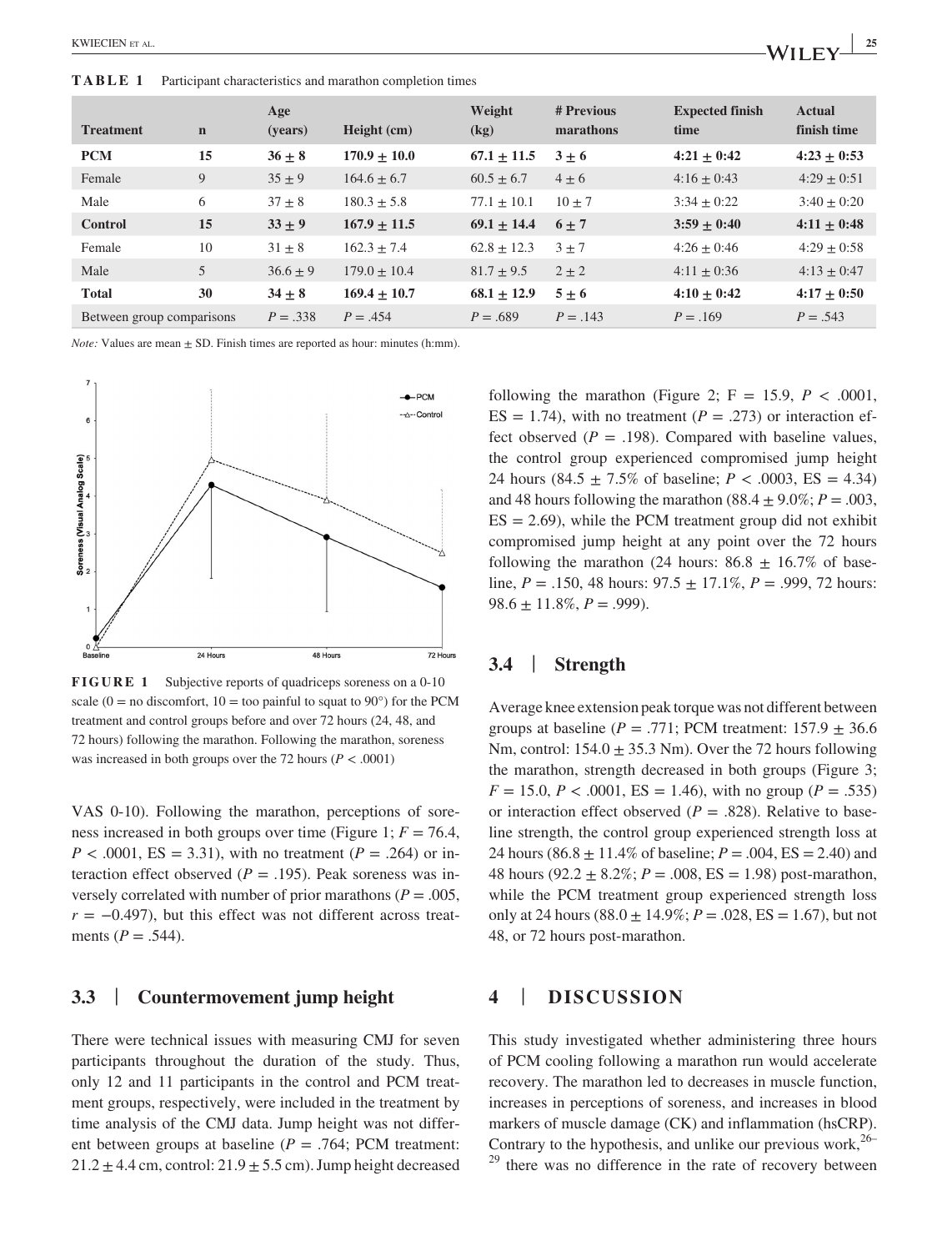

**FIGURE 2** Percentage change from baseline in countermovement jump (CMJ) height for the PCM treatment and control groups before and over 72 hours (24, 48, and 72 hours) following the marathon. Following the marathon, CMJ height was impaired in both groups  $(P < .0001)$  but, compared to baseline, was not different at any time for PCM treatment while jump height was impaired below baseline at 24 (\**P* = .0003) and 48 hours (\**P* = .003) for the control group

the PCM treatment and control groups. These results indicate that prolonged PCM cooling was not an effective recovery strategy when administered after running a marathon.

The findings of the present study are in agreement with the only other study to have previously investigated the effectiveness of cryotherapy on recovery from a marathon.<sup>12</sup> Wilson et al demonstrated that compared with control, neither CWI nor whole body cryotherapy was effective in accelerating recovery of strength loss, soreness, muscle function, and blood markers of muscle damage and inflammation after a marathon run. However, since muscle soreness was largely absent by 48 hours following the marathon in their study, coupled with no effect from the marathon on strength loss, their findings indicated that the marathon run was not strenuous enough to elicit a damage response, thus making it difficult to determine the effectiveness of their intervention. Furthermore, the authors reported that their participants were trained endurance runners and the course of their marathon consisted of an outdoor route comprised of predominantly grass and unpaved footpaths, with some short concrete sections which were run at a self-selected pace. Comparably, the participants in the present study were less trained, had longer marathon completion times (4:17 vs 3:48 hours), experienced a 12% and 13% reduction in MIVC 24 hours following the marathon in the PCM and control groups, respectively, had elevated soreness 48 hours after the marathon that had not recovered in either group by 72 hours following the marathon, and increased blood markers of muscle damage and inflammation. Hence, the damage response in the present study was greater than that reported by Wilson et al. The 13% strength

loss and 5 out of 10 pain reported by the control group 24 hours after the marathon in the present study is comparable to values reported by Howatson et al; 18% strength loss and 4 out of 10 pain 24 hours after their marathon). Thus, in the present study, there was sufficient damage from the marathon to detect a benefit from the PCM cooling intervention.

Although compared to control, there was no benefit from PCM treatment for accelerating recovery of strength following the marathon, MIVC returned to baseline in the PCM treatment group by 48 hours but not until 72 hours after the marathon in the control group. The change in a muscles force-generating capacity provides a good indication of the status of the whole muscle and can be used to indirectly quantify  $EIMD<sup>31</sup>$  In the present study, MIVC was measured in an isolated muscle group, and therefore, it is likely that MIVC did not reflect the complete picture of EIMD associated with activities involving multiple muscle groups such as marathon running.<sup>32</sup> Hence, CMJ performance, which reflects impairments in the stretch-shortening cycle function,  $33$  may be used concurrently with MIVC to provide a better picture of dynamic muscle function. Although in the present study there was also no significant benefit from PCM for accelerating CMJ height, it is notable that the PCM treatment group did not exhibit compromised jump height at any point over the 72 hours following the marathon. In comparison, CMJ height was impaired for 48 hours after the marathon in the control group. Significant decrements in CMJ height have previously been reported for 48 hours following marathon running.<sup>5</sup> One previous study has examined the effects of CWI on CMJ height following a half-marathon,  $34$  reporting minimal impairment of CMJ height and subsequently no effect of CWI in accelerating recovery of CMJ height after the half-marathon (4% reduction). In comparison, another study measured CMJ height following a full marathon and showed a 10% and 5% reduction in jump height at 24 and 48 hours, respectively, with no benefit from a nutritional intervention in accelerating recovery of CMJ height.<sup>14</sup> Thus, although PCM did not significantly enhance recovery of functional performance, the participants in the control group exhibited greater impairments in CMJ height than the participants in Clifford's (2016) study, while both CMJ and MIVC had recovered by 48 hours in the PCM treatment group. Therefore, although not significant, PCM clearly had some effect in attenuating the decrements in performance.

The present study expands upon the findings of previous studies implementing prolonged durations of PCM cooling following high intensity isolated eccentric contraction of a single muscle group<sup>26,27</sup> or following a soccer match.<sup>28,29</sup> Based on these data, it is possible that the cooling effect from the PCM packs applied locally to the quadriceps was not large enough to act systemically on a damage response occurring across several muscle groups. This is especially possible when considering that the marathon likely resulted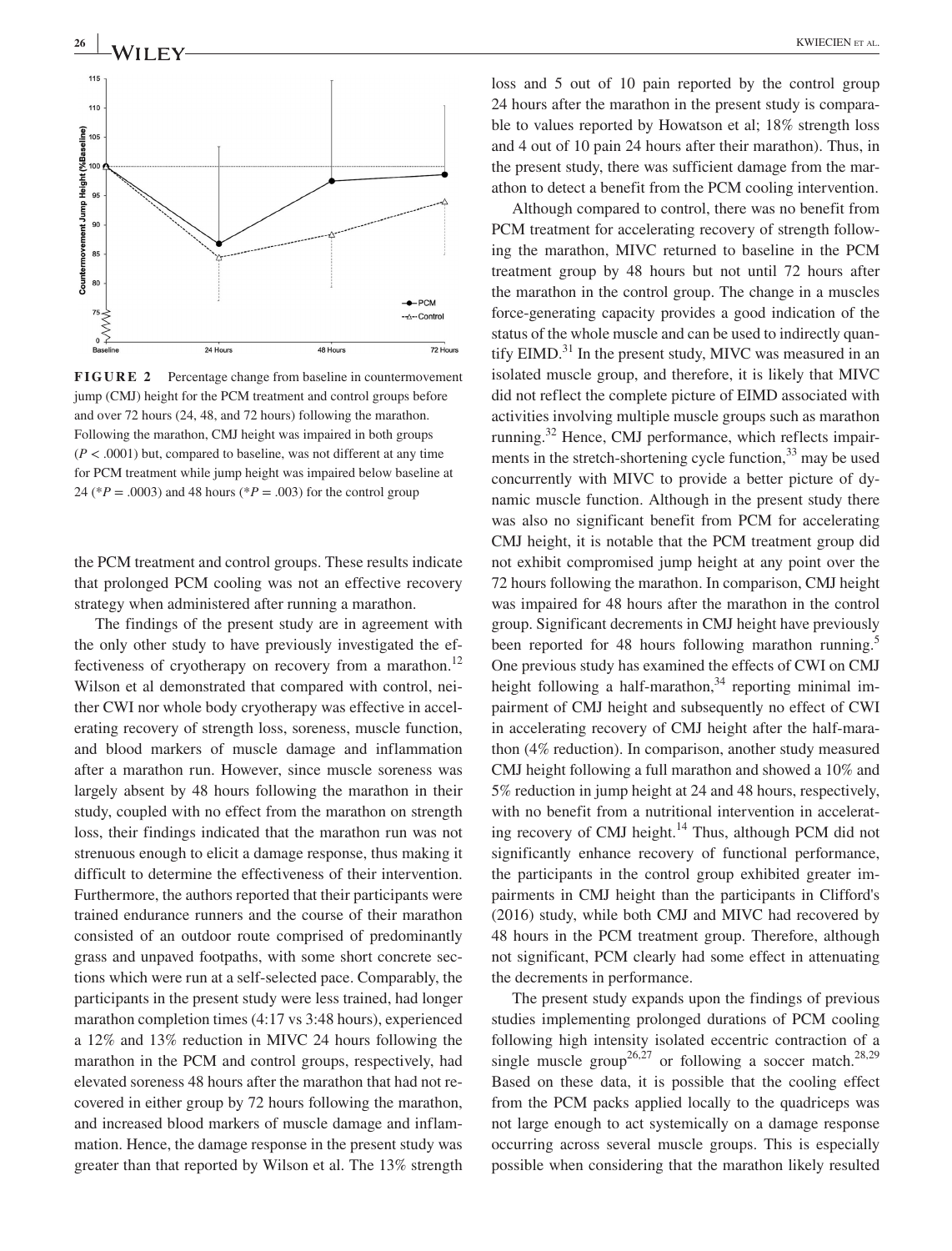

**FIGURE 3** Isometric strength loss of the quadriceps (presented as a percentage of baseline strength loss) for the PCM treatment and control groups before and over 72 hours (24, 48, and 72 hours) following the marathon. Strength was reduced over the 72 hours after the marathon  $(P < .0001)$ , with no difference between groups. Following the marathon, strength loss was reduced below baseline at 24 hours ( ${}^*P = .004$ ) and 48 hours ( ${}^*P = .008$ ) in the control group and only at 24 hours in the PCM treatment group ( $P = .028$ )

in a thermal load much greater than any of the exercises in our previous work. However, due to the nature of a competitive marathon environment, participant temperature or thermal perception were not measured in this study. Therefore, although highly plausible, any inference about an elevated thermal load is simply hypothetical. Nevertheless, it is likely that the magnitude of cooling occurring from the application of PCM only to the quadriceps was likely insufficient. Attention should be paid to the magnitude of thermal load exerted by the exercise when considering cryotherapy treatment. Previous studies that have successfully implemented CWI for the accelerated recovery of strength have all done so following exercise in the heat, which results in increased thermal strain and central fatigue.<sup>16,35–36</sup> In the aforementioned studies, recovery of strength was concomitant with the amelioration of voluntary activation and core temperature. Therefore, under a large thermal load, CWI may alleviate some of the exercise-induced cerebral perturbations either directly or via its effect on core temperature.<sup>16</sup> In the case of long-distance endurance running, when the thermal load is significantly elevated and multiple muscle groups are damaged, it might be most beneficial to combine the effects of multiple cryotherapy modalities. In practice, an athlete might opt to begin their recovery regimen with CWI, quickly decreasing their intramuscular and core temperature, and once completed they could apply PCM over muscle groups they wish to keep cool in order to maintain the reduction of both peripheral and central temperatures. Although speculative, this multifaceted cryotherapy approach could allow the athlete to sustain the treatment effect from CWI for a longer duration in the immediate post-exercise period all the while allowing the athlete to return to normal post-exercise activities (eg meal, relaxation, recreational activities). Future research should examine the impact of PCM application on body temperatures following exercise of metabolic nature resulting in an elevated thermal load such as marathon running to determine whether a greater cooling dose is required to elicit the previously demonstrated beneficial effects following eccentric<sup>26,27</sup> and team sport exercise.<sup>28,29</sup>

It is important to acknowledge the limitations of this study. Firstly, the CV values for the hsCRP measure were high and the noise in the measure may have masked possible differences between conditions. Secondly, prior to the marathon run, we failed to collect data on the training volume or training history of our participants other than number of

|  |  | <b>TABLE 2</b> Response of indices of muscle damage (serum Creatine Kinase; CK) and inflammation (high sensitivity C-reactive protein; |  |
|--|--|----------------------------------------------------------------------------------------------------------------------------------------|--|
|  |  | hsCRP) in the blood before (baseline) and over 72 hours (24, 48, and 72 hours) after the marathon run in the PCM and control groups    |  |

|                          | $CK$ (U·L <sup>-1</sup> )        |                                  | $hcCRP(\mu g/mL)$                  |                                       |  |
|--------------------------|----------------------------------|----------------------------------|------------------------------------|---------------------------------------|--|
| <b>Time</b>              | <b>PCM</b>                       | <b>Control</b>                   | <b>PCM</b>                         | <b>Control</b>                        |  |
| <b>Baseline</b>          | $119 \pm 70 (2.00 \pm 0.28)$     | $169 + 138$<br>$(2.11 \pm 0.31)$ | $1.03 \pm 0.82$ (-0.07 $\pm$ 0.26) | $0.77 \pm 0.34$<br>$(-0.15 \pm 0.17)$ |  |
| 24 hours                 | $893 + 471$<br>$(2.87 \pm 0.30)$ | $841 + 372$<br>$(2.87 \pm 0.24)$ | $7.72 \pm 5.28$ (0.79 $\pm$ 0.31)  | $7.38 \pm 4.56$ (0.80 $\pm$ 0.27)     |  |
| 48 hours                 | $419 + 289$<br>$(2.51 \pm 0.35)$ | $547 + 363$<br>$(2.64 \pm 0.31)$ | $3.63 \pm 1.89$ (0.51 $\pm$ 0.22)  | $4.27 \pm 2.29$ (0.56 $\pm$ 0.28)     |  |
| 72 hours                 | $328 + 193$<br>$(2.42 \pm 0.32)$ | $378 + 416$<br>$(2.36 \pm 0.47)$ | $2.26 \pm 1.12 (0.30 \pm 0.24)$    | $4.23 \pm 5.80$ (0.43 $\pm$ 0.39)     |  |
| Time effect              | P < .0001                        | P < .0001                        | P < .0001                          | P < .0001                             |  |
| Treatment effect         | $P = .623$                       |                                  | $P = .655$                         |                                       |  |
| Treatment by time effect | $P = .309$                       |                                  | $P = .412$                         |                                       |  |

*Note:* Values are mean  $\pm$  SD and are presented as absolute value (log-transformed value).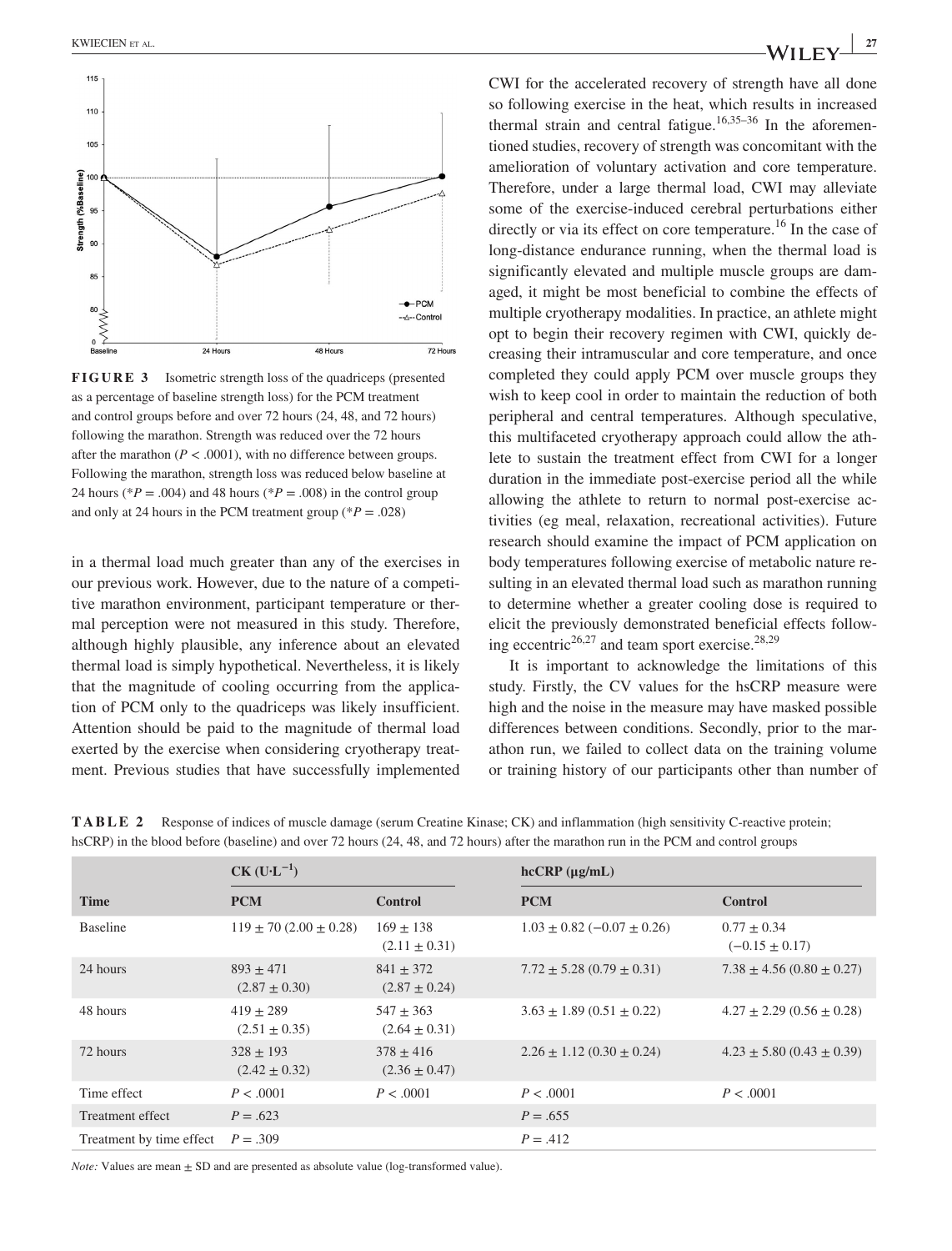previous marathons. Since there was an inverse correlation between soreness response and experience, additional information about runner experience would have added value to this correlation. Additionally, there was a difference between the number of previous marathons in the male control and PCM groups. The inverse correlation between soreness response and experience could explain, in part, why the strength recovery data may have favored the PCM group. However, experience had no significant effect in either the female or male participants for both groups or for the PCM group. Thirdly, due to the nature of marathon environments with large numbers of runners, retrieving one's belongings following the race is delayed. Thus, the PCM was not applied until on average 80 minutes following completion of the marathon. During such a long-distance run, muscle damage is likely induced before the marathon run is concluded; thus, an overlap exists between the individual exercising and muscle damage occurring. This overlap was likely to be substantially smaller in previous studies showing a beneficial effect from PCM where the exercise took between 40 minutes $26,27$  and 90 minutes $^{28,29}$  to complete and where PCM were applied within  $10,^{26,27}$  30,<sup>29</sup> and 45 minutes<sup>28</sup> of exercise cessation. Animal models have previously shown that a window of opportunity for intervention with cryotherapy lies within the first 30 minutes after injury.<sup>37</sup> Thus, in the present study, a combination of exercise that had high metabolic stress for a prolonged duration (on average exceeding four hours) and a delay in the application of PCM cooling might have limited the potential of the intervention to accelerate recovery. In an ideal scenario, PCM cooling would be administered as soon as possible upon cessation of exercise. Although participants in the control group did not receive a recovery garment fitted with PCM, the compression pressure exerted by the PCM was not a confounding factor as in a pilot study with 14 subjects wearing the shorts fitted with the PCM packs (unpublished data from our lab), the average compression pressure as measured by a Kikuhime pressure monitor (Kikuhime; TT, 160 Medi Trade, Søleddet, Denmark) was 5.0 mm Hg, which is negligible compared with the pressure needed to influence recovery through compression garments.<sup>38</sup>

# **5** | **PERSPECTIVE**

One of the most popular cryotherapy modalities utilized by endurance runners in an attempt to accelerate recovery of EIMD is CWI in the form of an ice bath. To date, the only study investigating the effects of cryotherapy on recovery following a marathon was unable to show any recovery benefit.<sup>12</sup> Our study was the first to examine the application of cryotherapy following marathon running which induced significant strength loss and soreness. Although the results of the present study were null, there was some visual evidence

to suggest that prolonged PCM cooling accelerated recovery of soreness, strength, and CMJ height compared to control. From an athletic recovery perspective, these findings do not completely rule out the use of prolonged PCM cooling for recovery following a marathon. Athletes might be interested in implementing PCM cooling for subjective recovery in the place of, or concomitant to, ice baths following endurance running.

# **ACKNOWLEDGEMENTS**

The authors disclose that they did not receive any financial or material support relevant to this work and have no conflict of interest to declare.

#### **ORCID**

*Susan Y. Kwiecien* <https://orcid.org/0000-0002-6683-8127> *Malachy P. Mc[Hugh](https://orcid.org/0000-0002-5057-9191)* **b** <https://orcid.org/0000-0002-8371-8151> *Kirsty M. Hicks* **b** <https://orcid.org/0000-0002-5057-9191> *Karen M. Kean[e](https://orcid.org/0000-0001-8494-2043)* <https://orcid.org/0000-0002-1572-9211> *Glyn Howatson* **<https://orcid.org/0000-0001-8494-2043>** 

#### **REFERENCES**

- 1. Bernat-Adell MD, Collado-Boira EJ, Moles-Julio P, et al. Recovery of inflammation, cardiac, and muscle damage biomarkers after running a marathon. *J Strength Cond Res*. 2019;29. [https://doi.](https://doi.org/10.1519/JSC.0000000000003167) [org/10.1519/JSC.0000000000003167](https://doi.org/10.1519/JSC.0000000000003167)
- 2. Kratz A, Lewandrowski KB, Siegel AJ, et al. Effect of marathon running on hematologic and biochemical laboratory parameters, including cardiac markers. *Am J Clin Pathol*. 2002;118(6):856-863.
- 3. Millet GY, Martin V, Lattier G, Ballay Y. Mechanisms contributing to knee extensor strength loss after prolonged running exercise. *J Appl Physiol*. 2003;94(1):193-198.
- 4. Nicol C, Komi PV, Marconnet P. Fatigue effects of marathon running on neuromuscular performance. *Scand J Med Sci Sports*. 1991;1(1):18-24.
- 5. Petersen K, Hansen CB, Aagaard P, Madsen K. Muscle mechanical characteristics in fatigue and recovery from a marathon race in highly trained runners. *Eur J Appl Physiol*. 2007;101(3):385-396.
- 6. Suzuki K, Nakaji S, Yamada M, et al. Impact of a competitive marathon race on systemic cytokine and neutrophil responses. *Med Sci Sports Exerc*. 2003;35(2):348-355.
- 7. Clarkson PM, Newham DJ. Associations between muscle soreness, damage, and fatigue. *Adv Exp Med Biol*. 1995;384:457-469.
- 8. Tee JC, Bosch AN, Lambert MI. Metabolic consequences of exercise-induced muscle damage. *Sports Med*. 2007;37(10):827-836.
- 9. White GE, Wells GD. Cold-water immersion and other forms of cryotherapy: physiological changes potentially affecting recovery from high-intensity exercise. *Extrem Physiol Med*. 2013;2(1):26.
- 10. Paulsen G, Mikkelsen UR, Raastad T, Peake JM. Leucocytes, cytokines and satellite cells: what role do they play in muscle damage and regeneration following eccentric exercise? *Exerc Immunol Rev*. 2012;18:42-97.
- 11. Warhol MJ, Siegel AJ, Evans WJ, Silverman LM. Skeletal muscle injury and repair in marathon runners after competition. *Am J Pathol*. 1985;118(2):331-339.